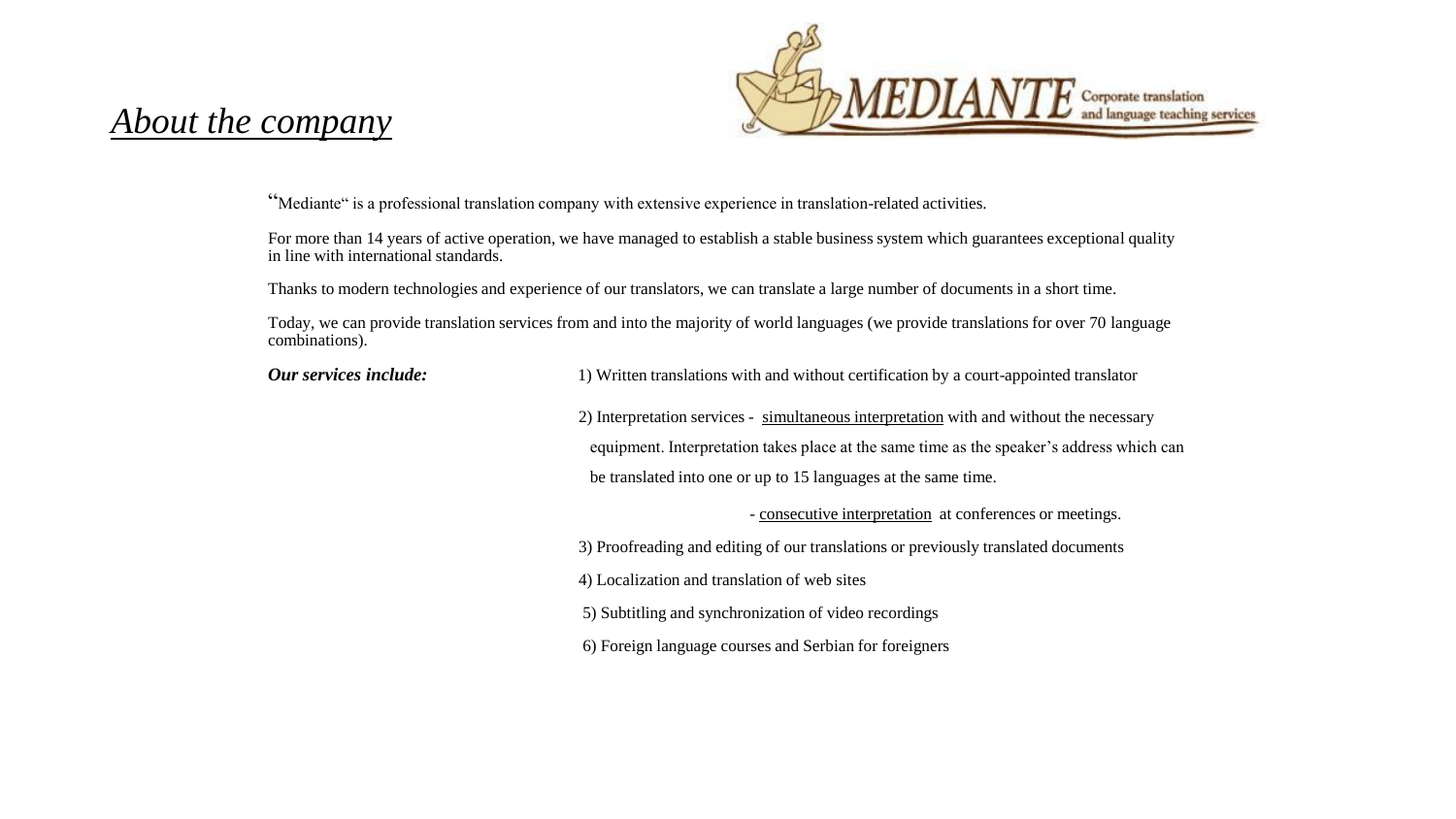

The quality of our translations comes from our experienced team and use of technologies for organizing the translation process, resulting in fast and highquality translations in accordance with our clients' needs!

*The key to our success lies in:* 

*1. The translators:* with the following qualifications: \* Mandatory education in Philology

\* Minimum three years of work experience

\* Additional courses in specific areas of expertise

2. *Proofreading:* We at "Mediante" realize the benefits of a well-translated text, so all translations are proofread by reviewers/proofreaders who are experts in various subject matters such as:

- Economics, law, medicine, mechanical engineering, marketing etc.
- Reviewers are professional linguists and the language they proofread is most often their mother tongue.

3. *Terminology:* We use the latest technologies in our translations (so-called CAT tools, such as Trados, Wordfast, Across, MemoQ...) which enable us to:

- a) Create *GLOSSARIES* with specific terminology for any company, in order to achieve consistency in translating certain terms
- b) Perform additional grammar and pre-print check, by which we minimize the possibility of errors
- c) Make it possible for many translators to work on the same project at the same time with consistent terminology.

4*. Editing:* We strive to make the final version of the translation look like the original document as much as possible, so, with the help of our experts, we edit and format texts:

• Using standard design programs such as *InDesign, PhotoShop, FrameMaker, etc...*

• Furthermore, we try to follow corporate policies regarding the form of the text (company logo, colour, font, paragraph)

### 5. *Project leader:*

• A project leader/manager is assigned to every project, and he/she controls all the phases of the translation process, which minimizes the risk of errors or tardiness.

• The project leader communicates with the client at all times, which means that the client can receive all the necessary information as soon as possible.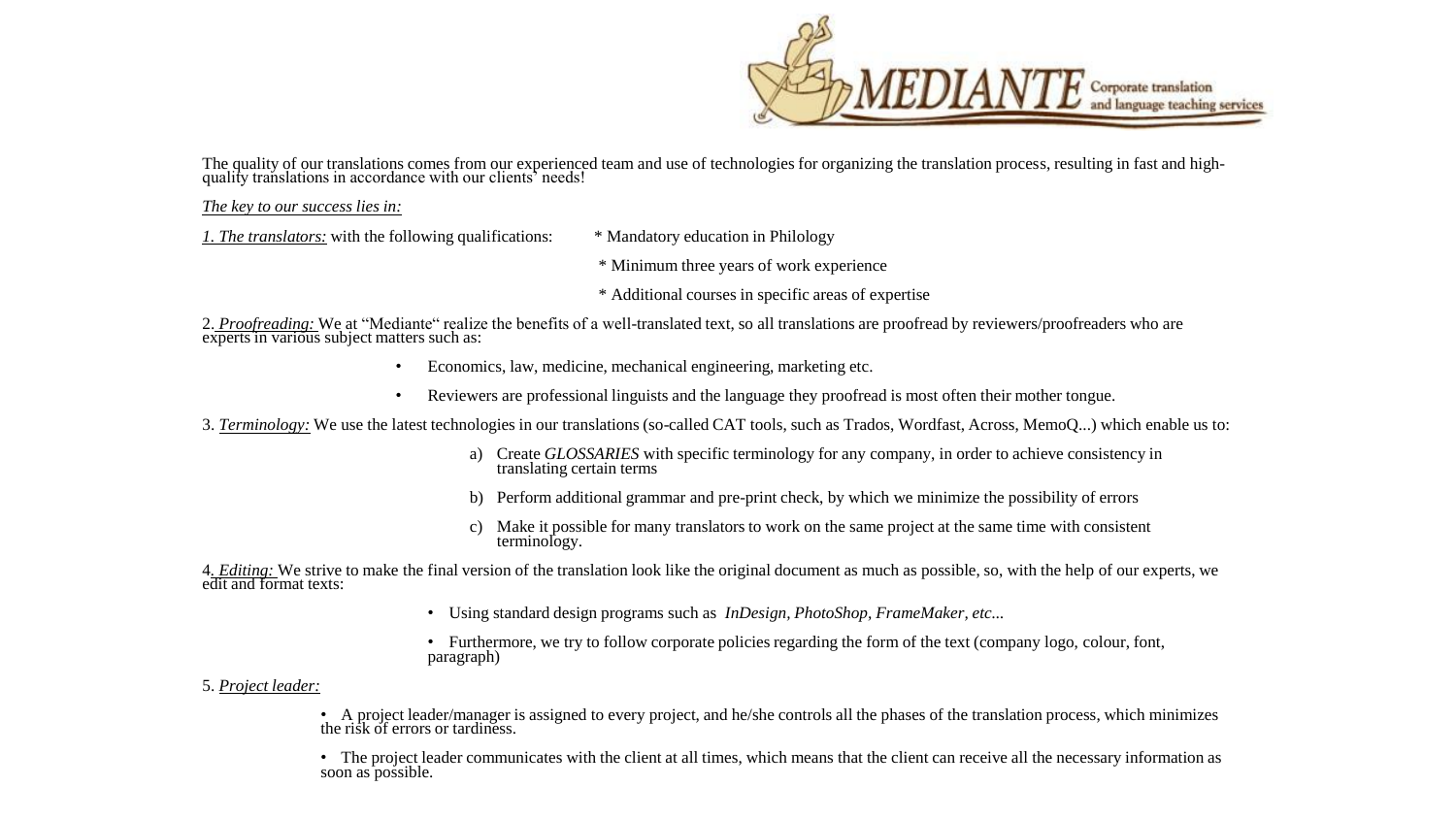

#### • Our business principles:

- All documents and client information shall be treated as strictly confidential and shall not be disclosed to any third parties (unless we are explicitly instructed to do so)
- Availability to the client 24/7
- The highest quality and accuracy are always our main priorities as they are prerequisites for client satisfaction and long-term loyalty.

## REFERENCES

You can see one of our reference projects (translation of the web site and synchronization of video recordings, YouTube – recordings of operations, patients' confessions etc. into 11 languages) at the following link: WWW.SVETIVID.COM

The complete list of clients and references is available upon a special request, given that the policies

of certain companies limit the use of their names and logos for commercial purposes.